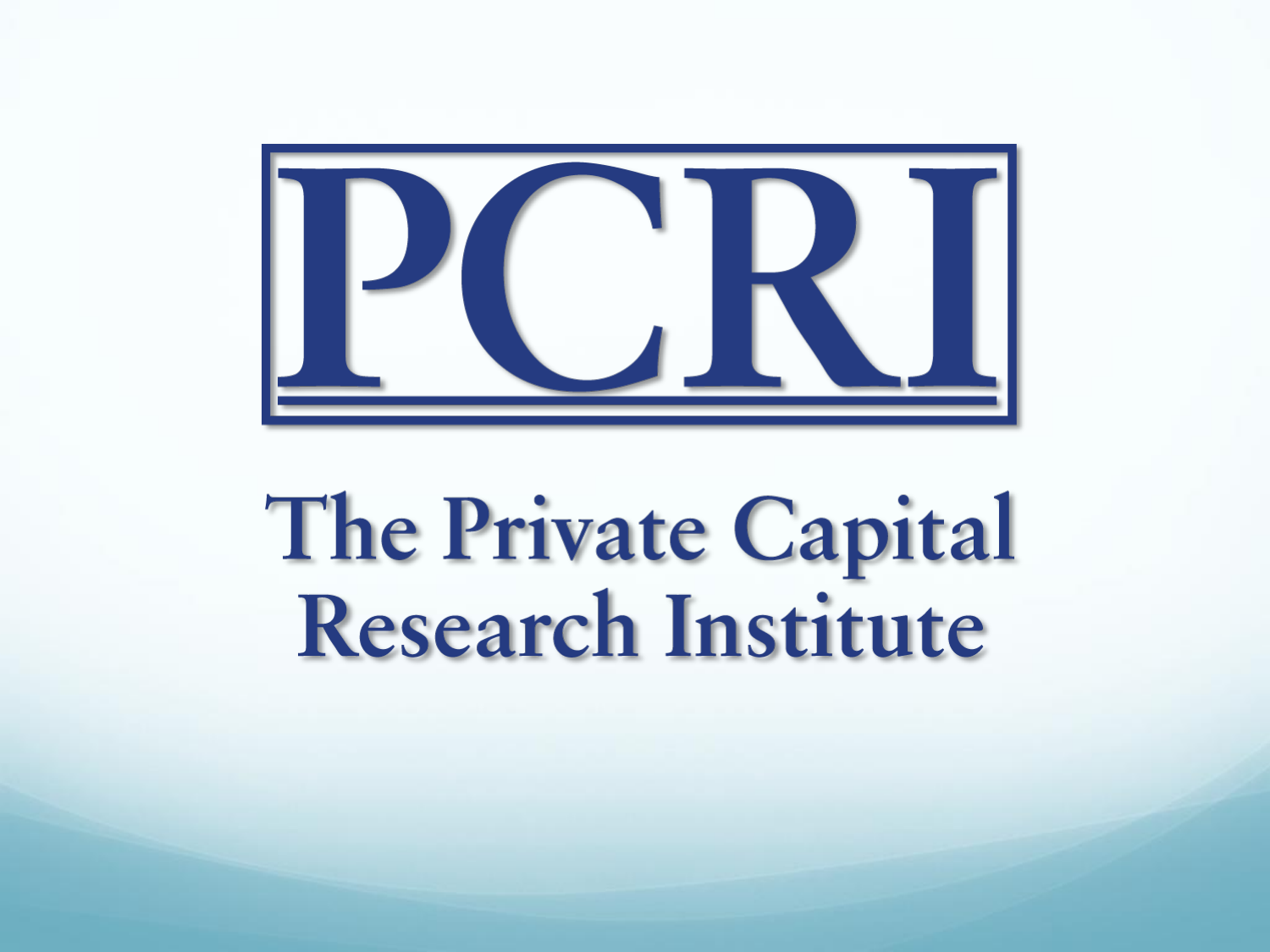## The Disintermediation of Financial Markets: Direct Investing in Private Equity

#### Josh Lerner

Harvard Business School and Private Capital Research Institute

(with Lily Fang and Victoria Ivashina)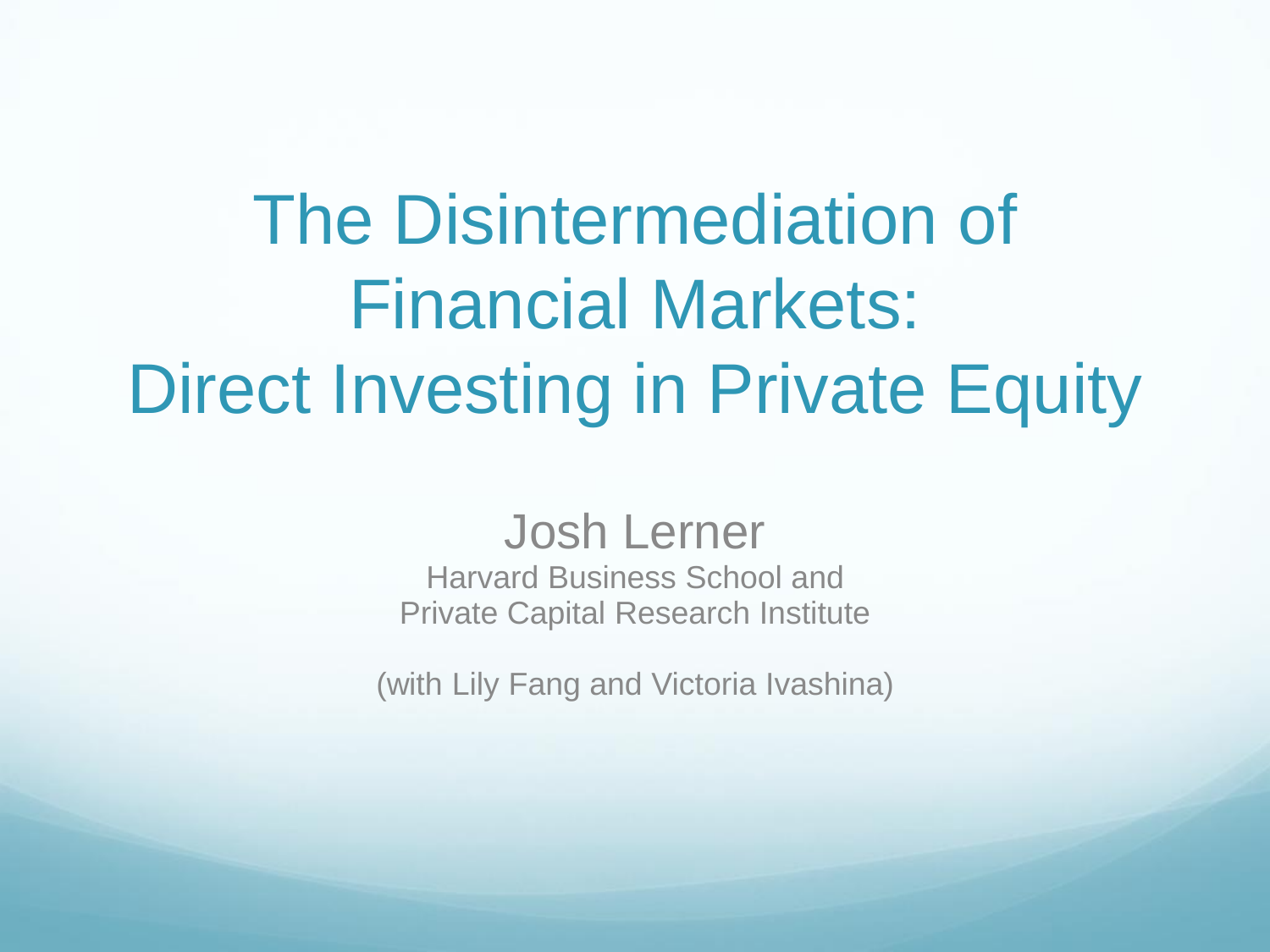### Increasing trend of direct investing in PE:

- **Enormous interest on part of LPs:** 
	- Sovereign funds, funds-of-funds, endowments, pension funds, and even family offices…
		- Preqin, 2013:
			- 43% of LPs are actively seeking co-investment rights, 11% of LPs are strongly considering.
			- 65% of investors expect to increase their allocations to co-investments (9% expect to reduce).
	- More broadly, there many assertions but little evidence.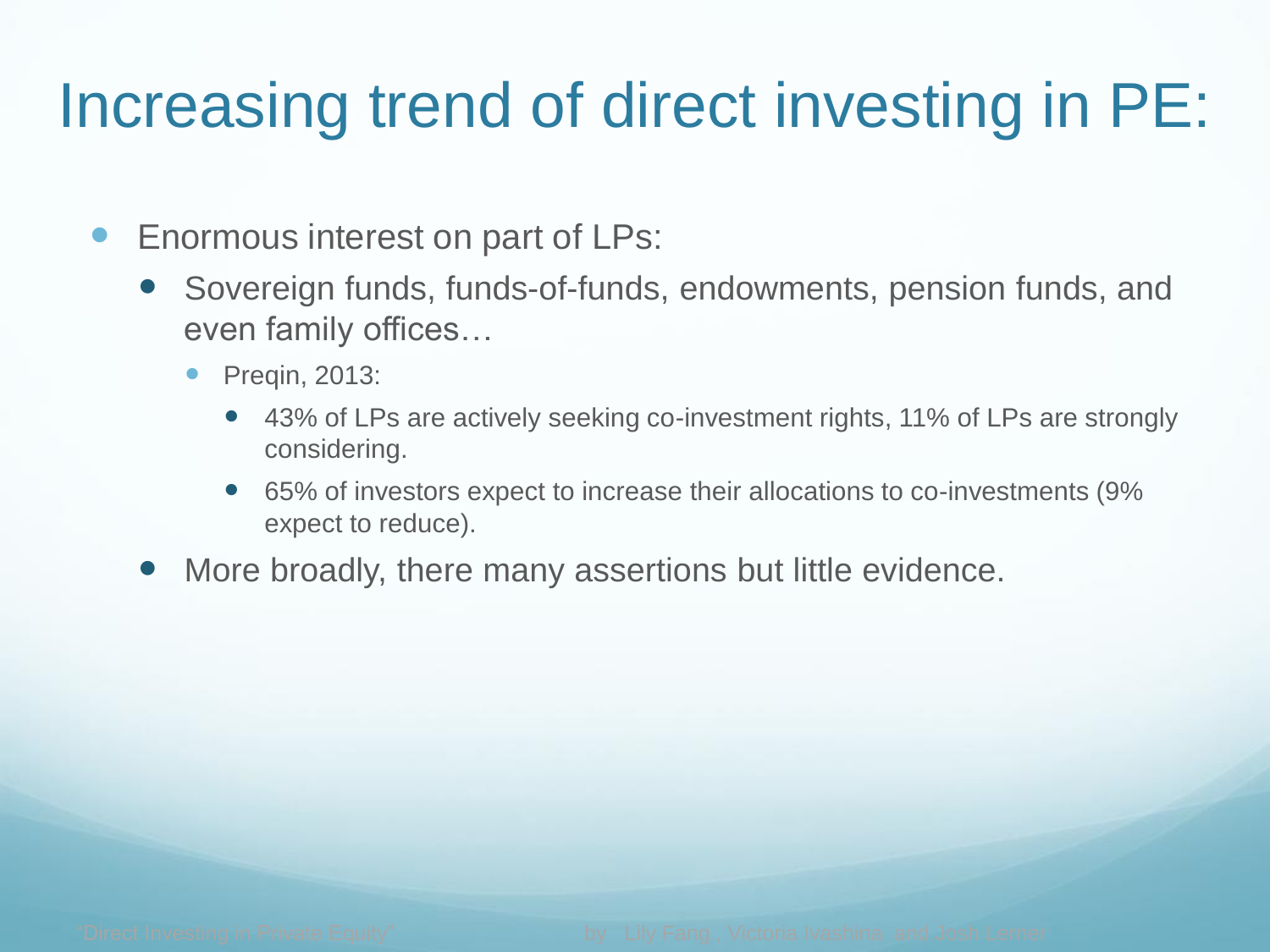#### Some basics:



- 3. Direct investment: "Solo" investment
	- $\checkmark$  No fee and carry (but higher in-house costs)
	- $\checkmark$  Fully independent investment decision

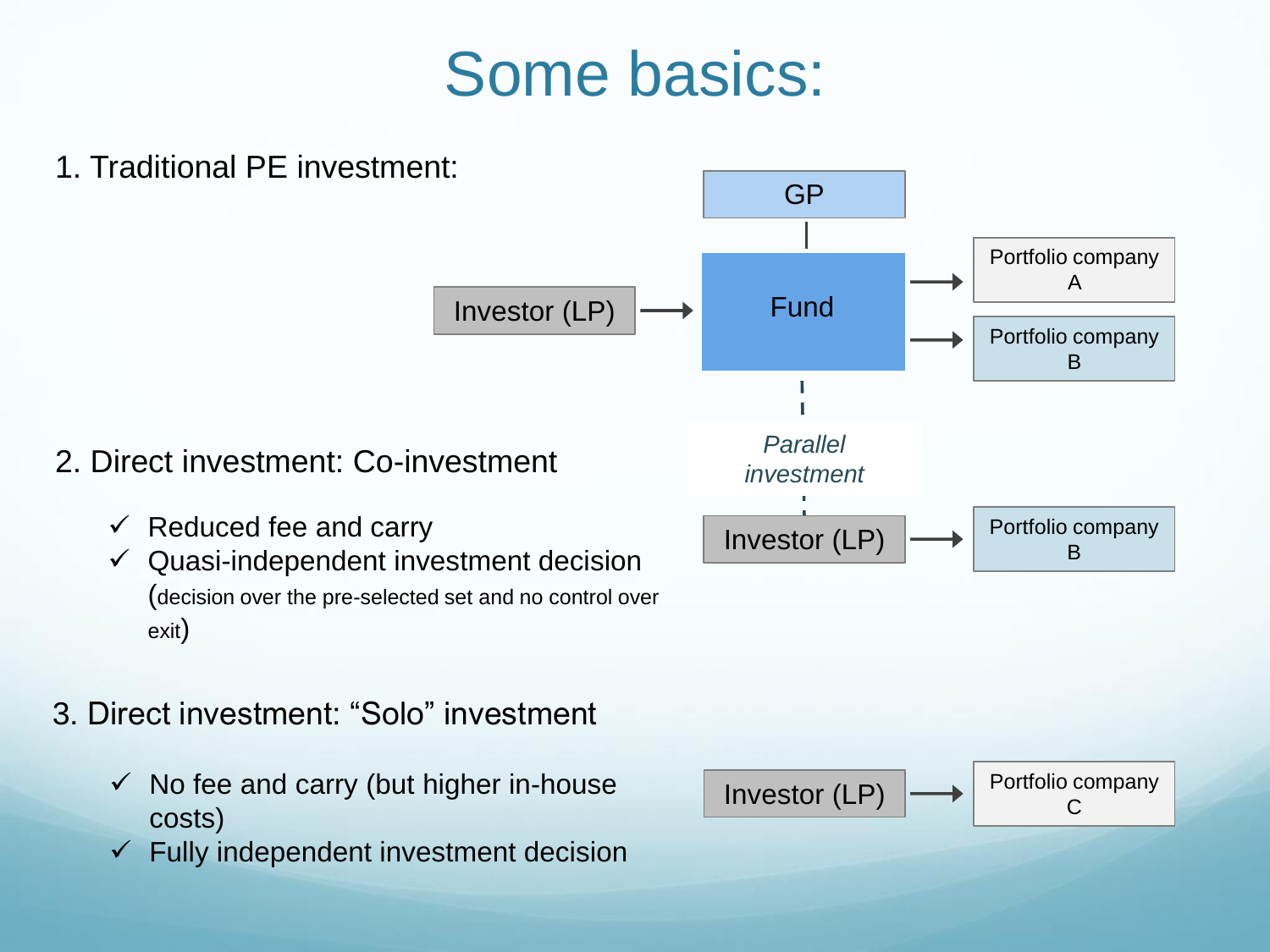#### Data:

- The data is proprietary: Collaboration of 7 large LPs.
- Complete cash flows for 391 direct investments made by a set of large institutions between 1991 and 2011:
	- \$23 B capital invested (\$14B (61%) co-investments, \$9B solo investments).
	- Cash flows are net of fees (relevant for co-investments).
	- In some analyses, back out also estimated costs of running programs.
- Seven investors are younger and larger than typical LP; probably more sophisticated.
- Distribution of outcomes of deals (e.g., IPO, bankruptcy) look similar to direct deals in CapitalIQ.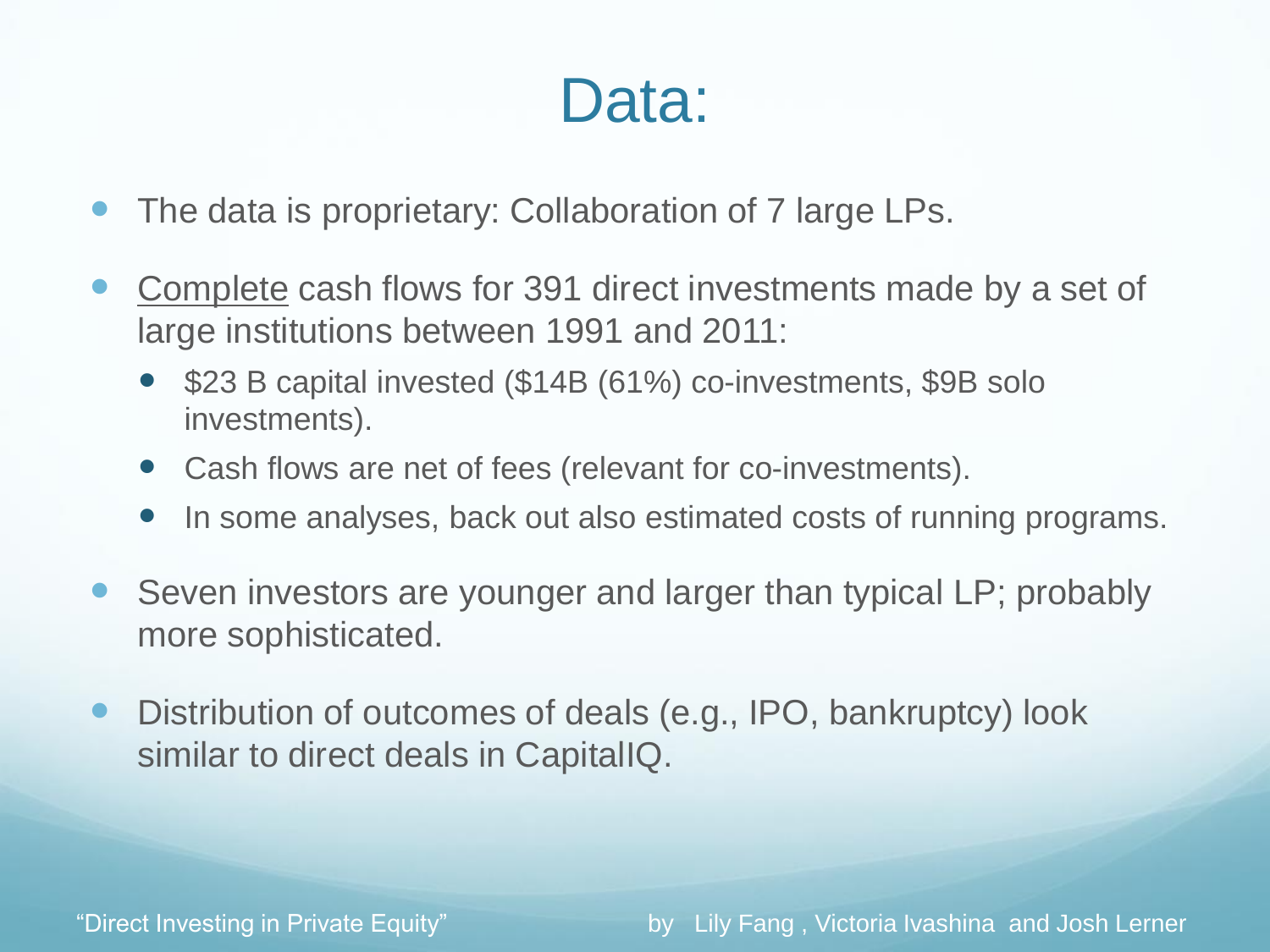### Comparing Public Market Equivalents (PMEs):

- "Best" measure: performance relative to public markets.
- Good news: direct investments beat public market.
- But so do PE funds.
- Better to compare direct investment PMEs to funds':
	- Direct buyouts outperform funds in 1990s, but not after.
	- Direct venture capital underperforms in 1990s; and even more in 2000s.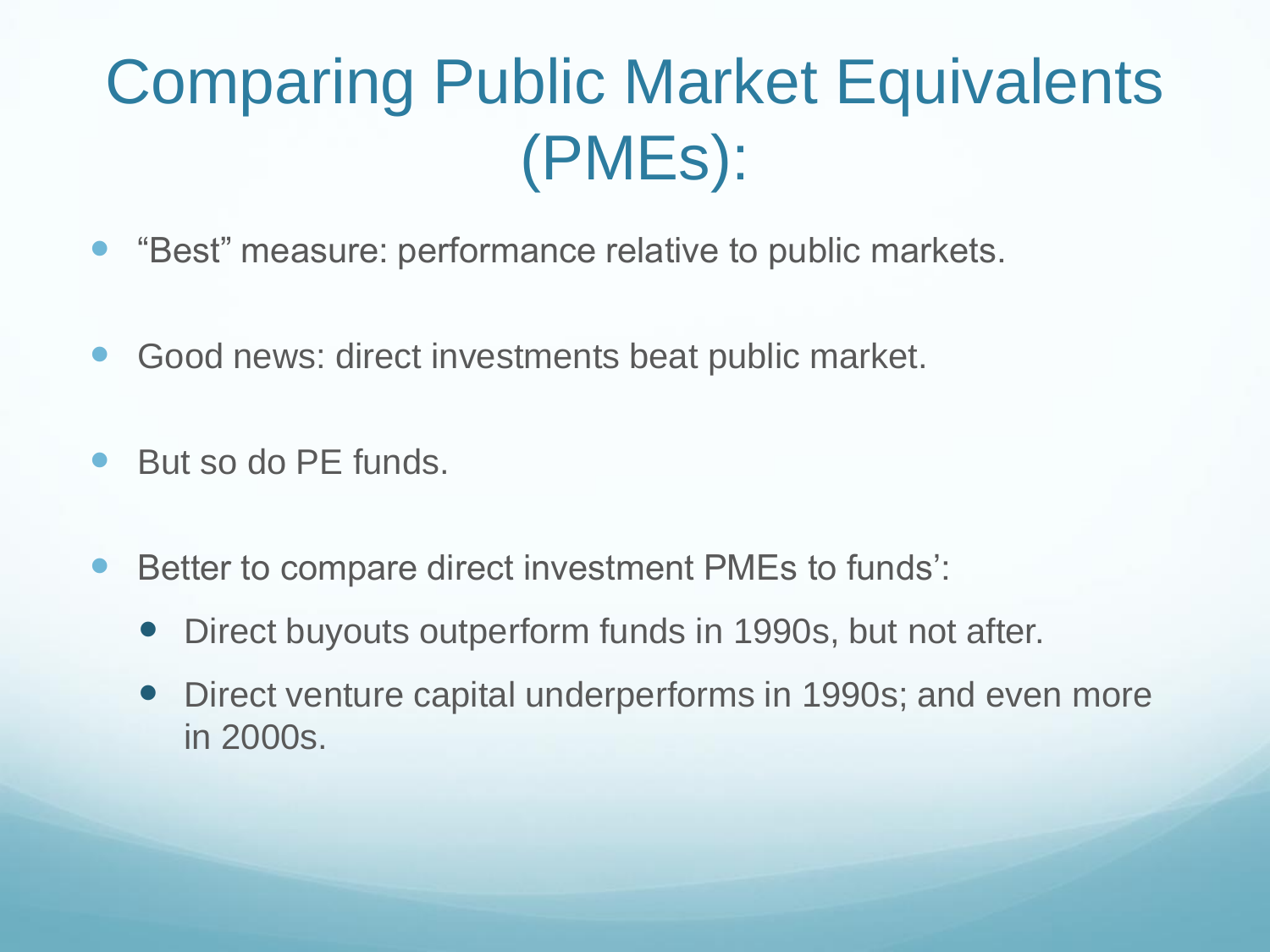#### Comparing IRRs and Multiples:

- Similar to PMEs:
	- Little evidence of outperformance relative to funds.
	- Sharp deterioration of relative performance in 200s.
	- Venture capital directs do particularly poorly.

Also, better performance by solo investments than co-investments.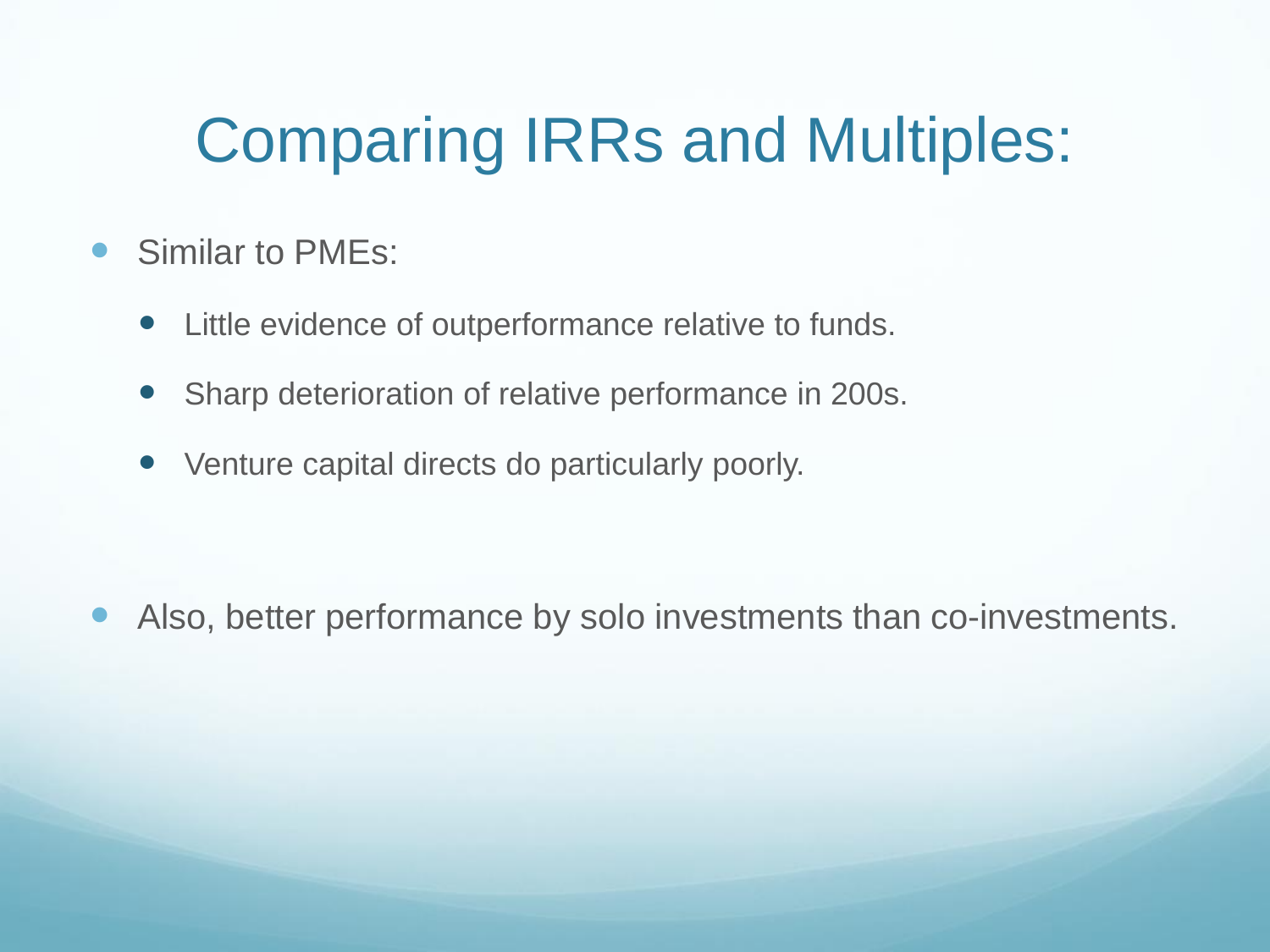#### Why poor co-investment performance?

- Bad timing:
	- Concentrated in hot markets about to turn down.
- Big deals:
	- Median deal is 3x the size of the deals done by same GPs around the same time.
- Bad deals.

"Direct Investing in Private Equity" by Lily Fang , Victoria Ivashina and Josh Lerner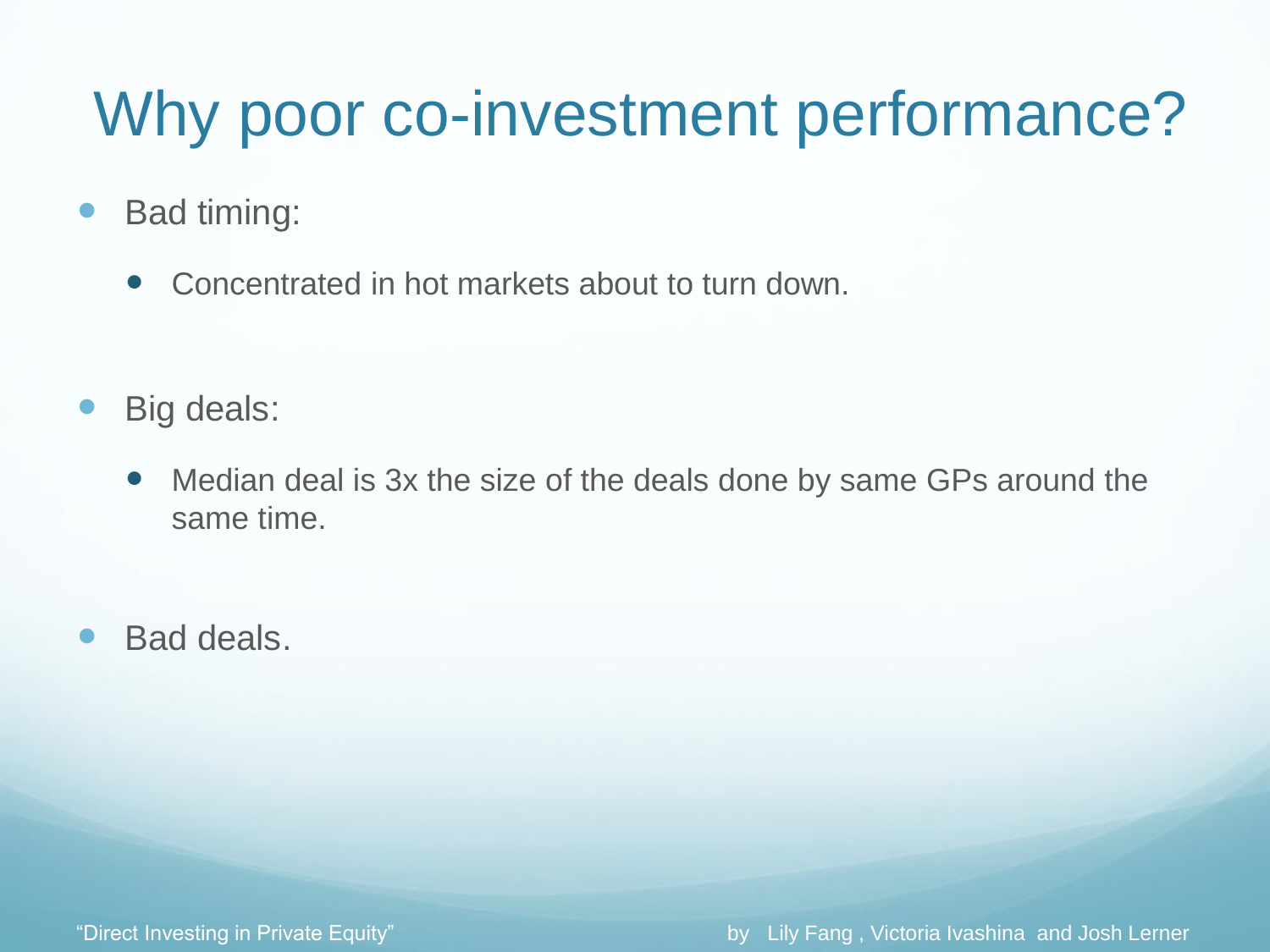#### Comparing co-investments to the same fund performance:

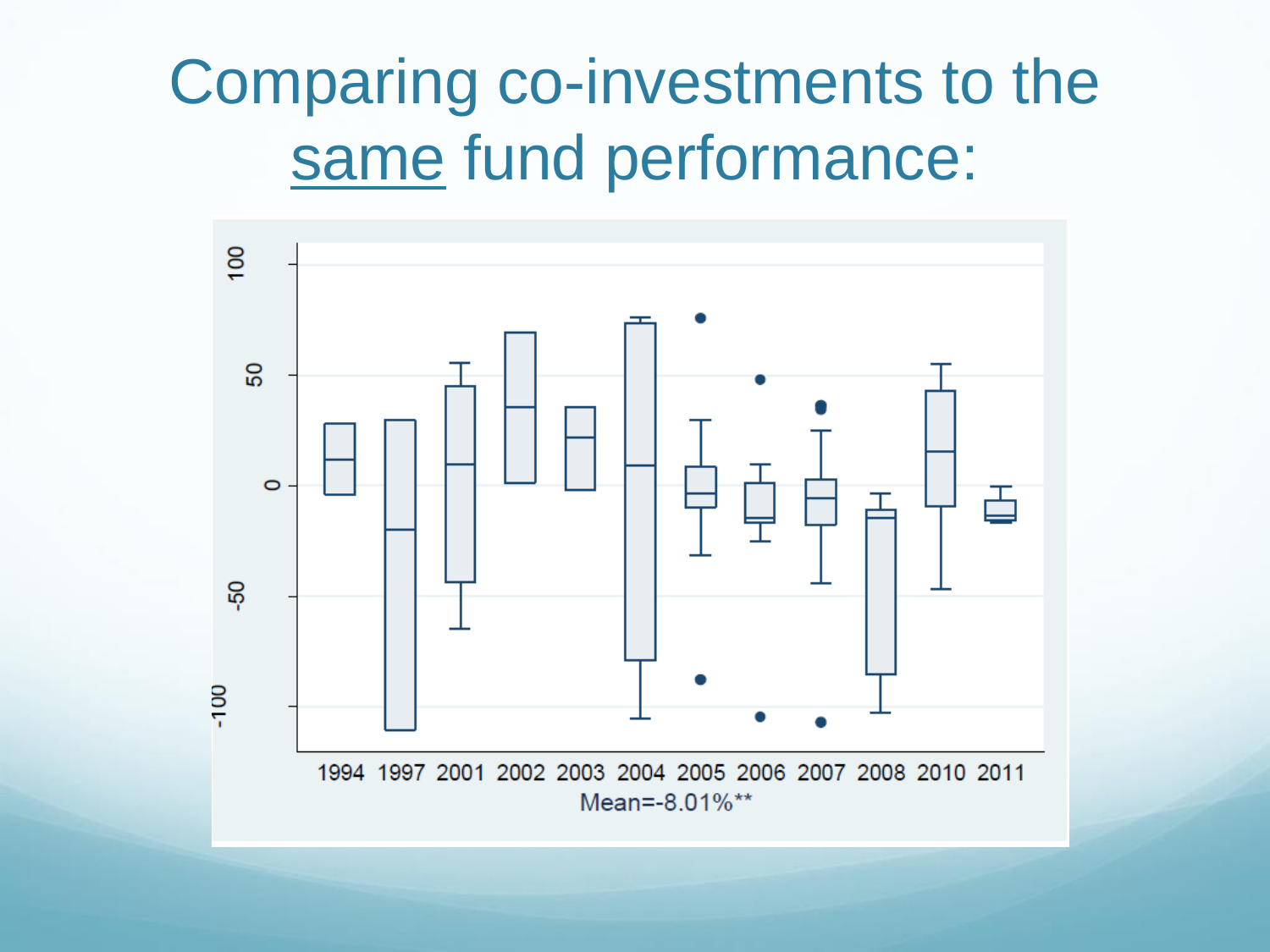#### When do solo deals do well?

- Local deals.
- **•** Buyout deals.
- Deals when economy is relatively robust (less need for intervention?).

 $\rightarrow$  "Plain vanilla" transactions when better information, less need for special skills?

"Direct Investing in Private Equity" by Lily Fang , Victoria Ivashina and Josh Lerner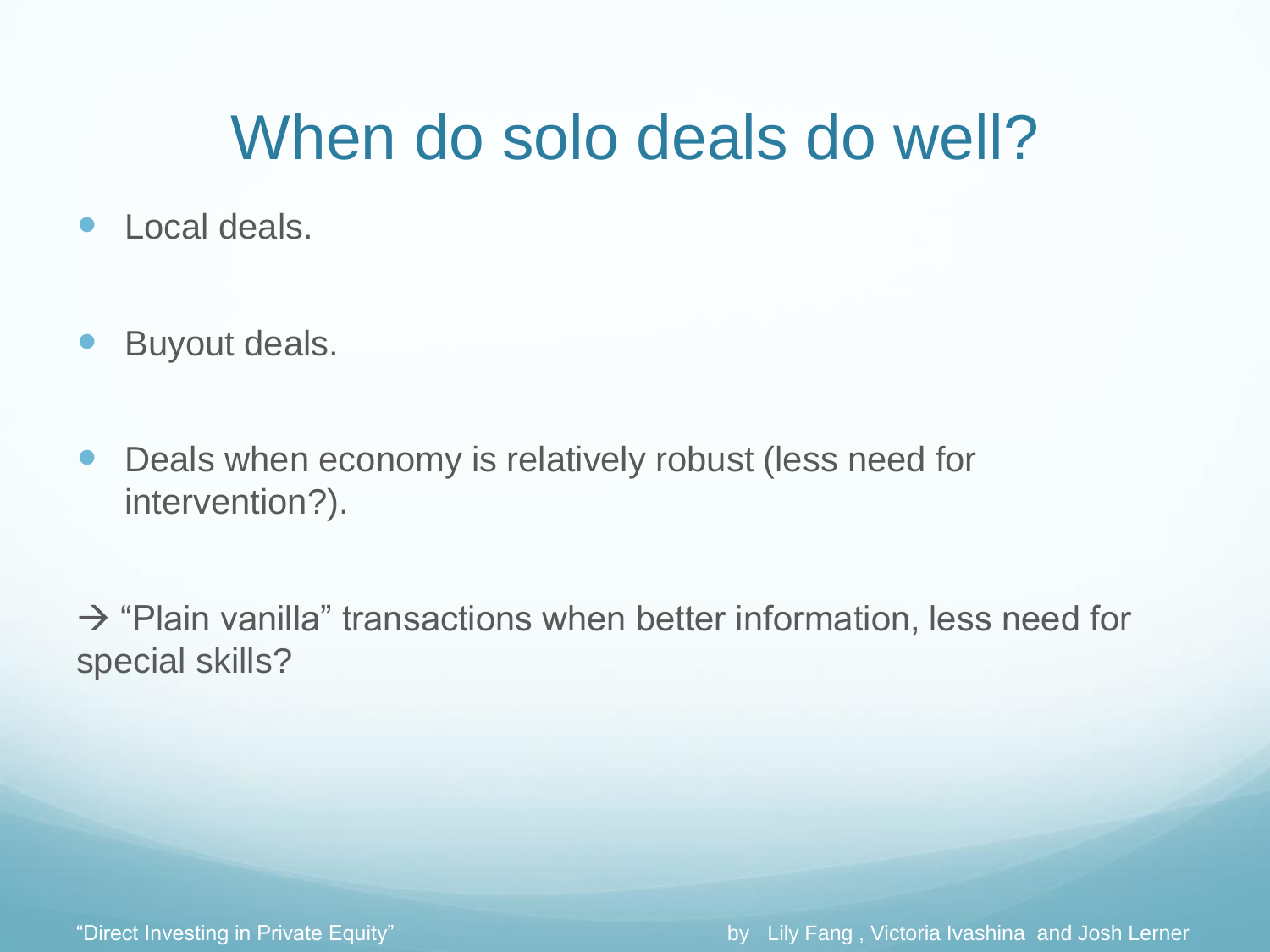#### In summary:

- This is the first large sample insight on performance of direct investments:
	- We collect a proprietary data set with detailed CF information from seven large LPs.
- Co-investments do (relatively) poorly, solo investments do OK:
	- Substantial difference 1990s vs. 2000s.
	- Weak performance of co-investments appears to be connected to poor selection ("lemons problem").
	- Solo investments perform better in settings with less information, implementation problems.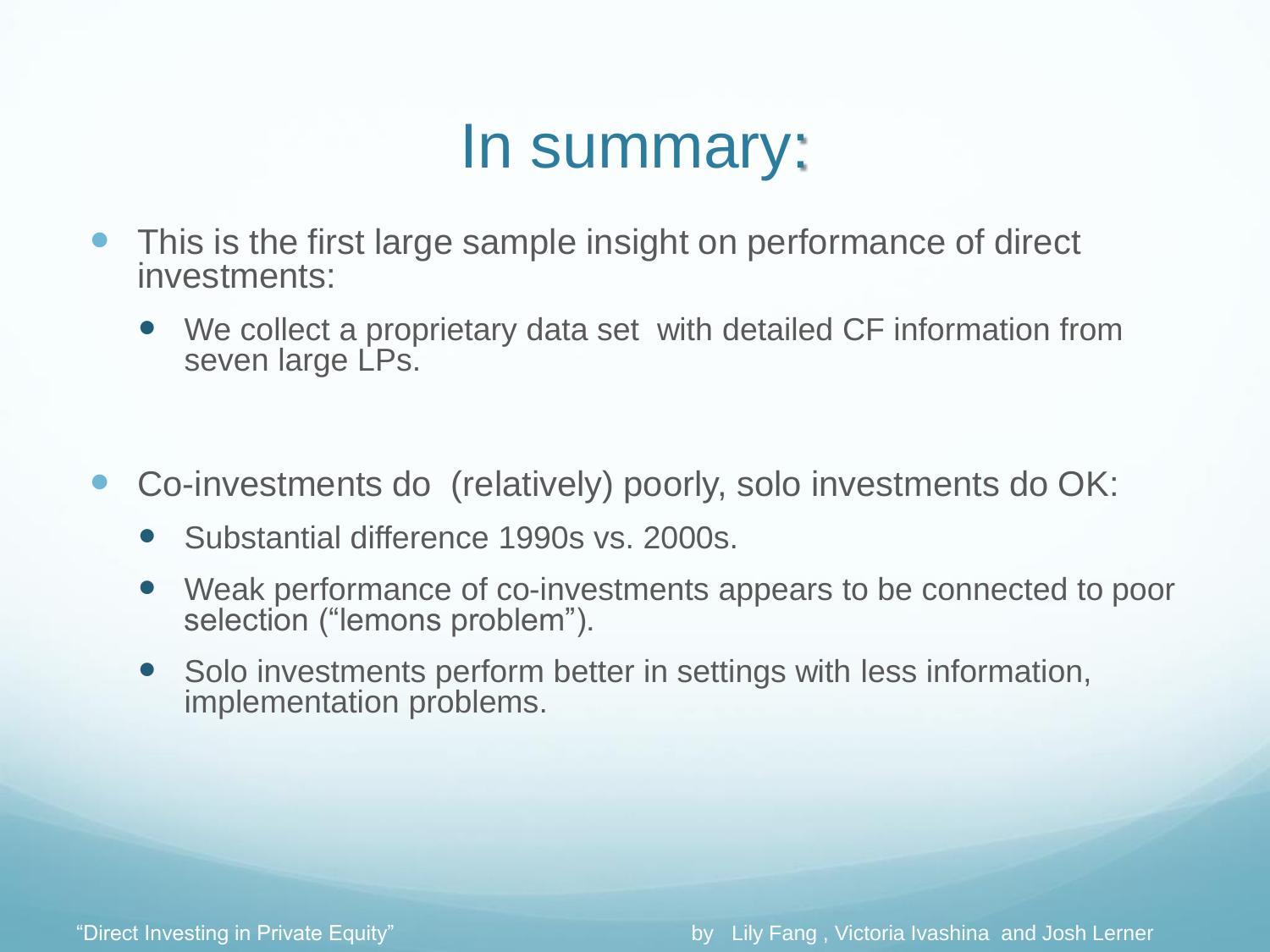#### Final thoughts:

- Warning: This is a backwards-looking sample!
- But numerous cautions to LPs considering such initiatives:
	- Deterioration of performance in 2000s.
	- Success focused in place where information advantage:
		- Suggests limits to scaling.
	- Relatively limited evidence of success, even among most sophisticated.